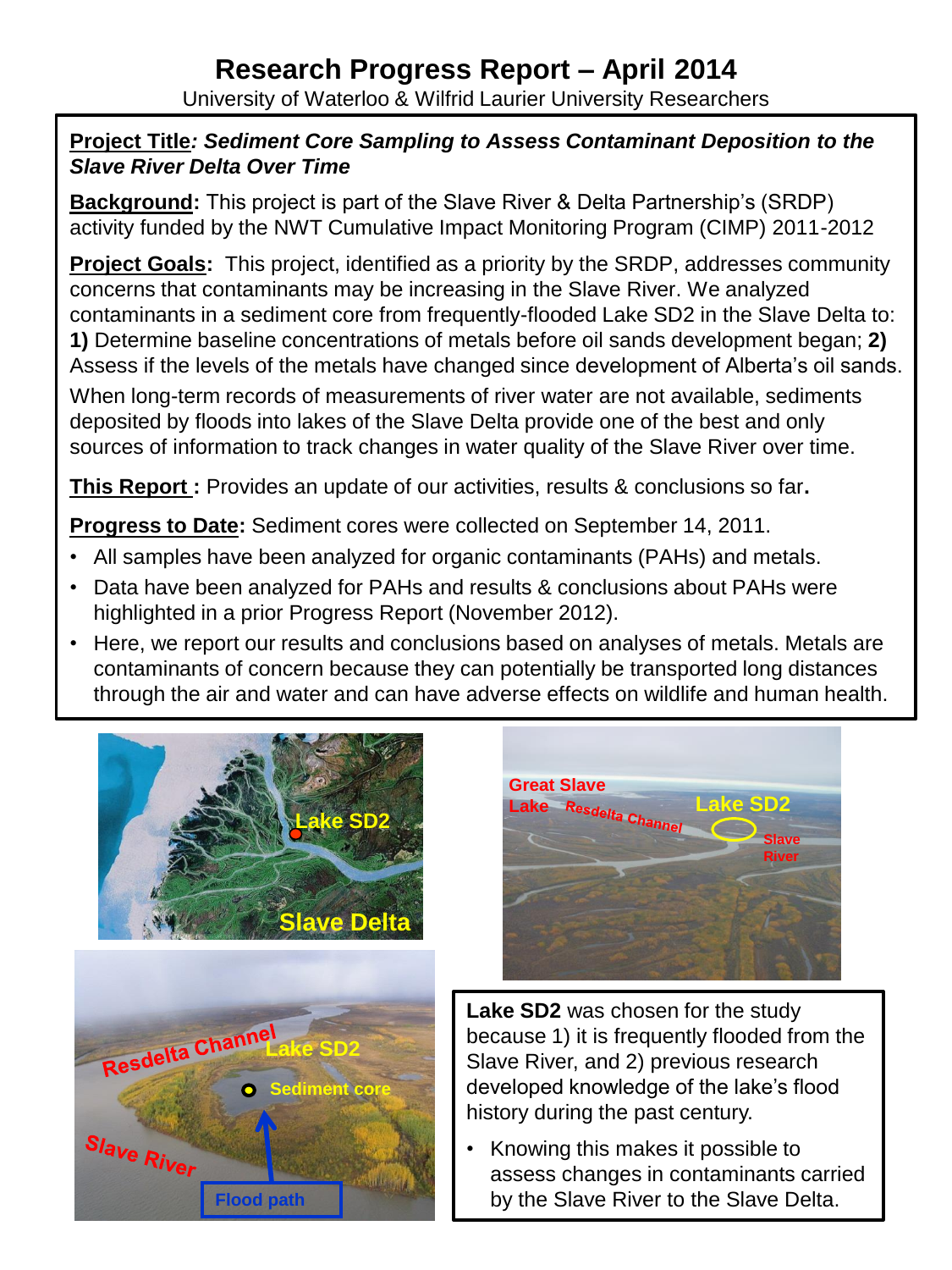

- A 48-cm long sediment core was collected from Lake SD2 using a corer fitted with a plexiglass tube. We worked with Gaby Lafferty out in the delta to complete this project.
- The sediment core was cut into 1-cm thick slices (~2 years each). We did this work at the Deninu School, which provided opportunity to engage with the students.
- The core spans the past 87 years (back to about the year 1925).

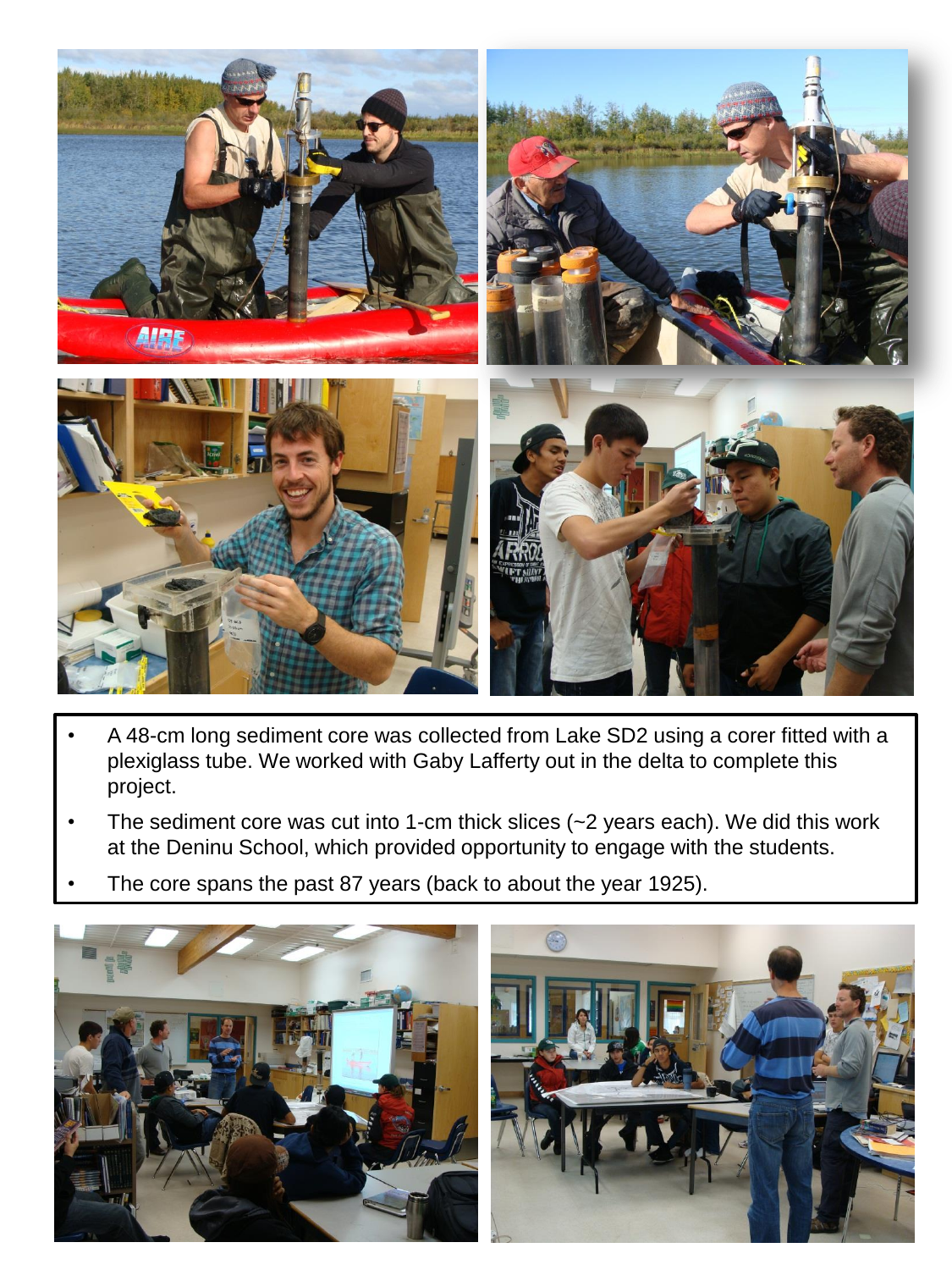## Preliminary Conclusions

- 1. We measured the concentration of metals in a sediment core from flood-prone Lake SD2 in the Slave Delta, which spans the past 87 years, and compared values in sediments before (pre-1967) and after (post-1967) development of Alberta's oil sands.
- 2. This comparison shows that post-1967 concentrations of metals of concern (e.g., Vanadium, Arsenic) are within ranges of expected natural variations.
- 3. These findings agree with research on bitumen-associated PAHs in Lake SD2, which show no increase since onset of oil sands development. (See our previous research report from November 2012)
- 4. However, we did find concentrations of some metals (Arsenic, Strontium and Calcium) that exceeded background levels (1956, 1958, 1960), which may be associated with Giant Mine production because they coincide with peak emissions from gold smelting.



Oil sands operations and tailings pond along the Athabasca River.



Exposed bitumen along the Athabasca River.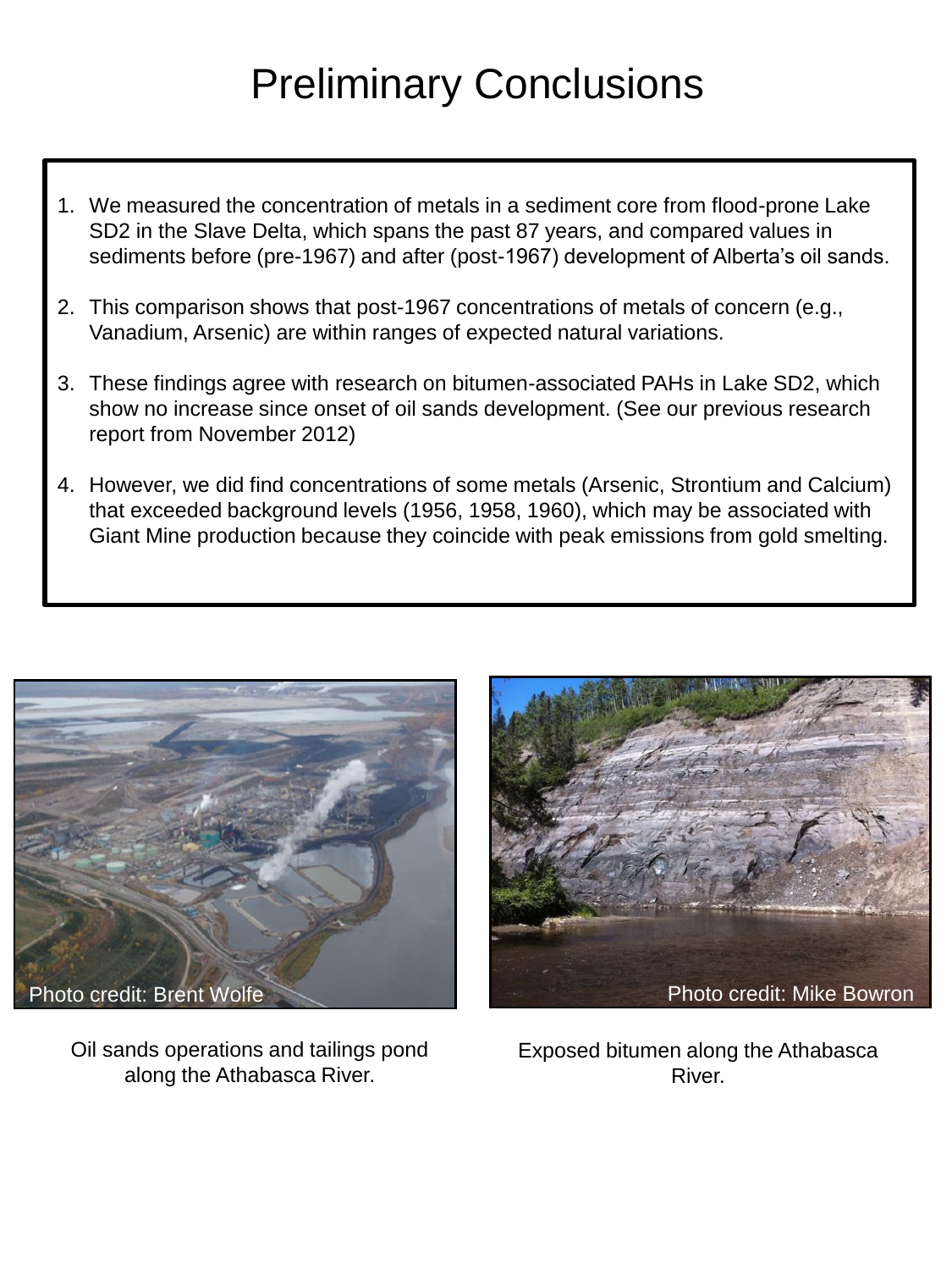### Results (1)



- The majority of metals carried by the Slave River tend to be bound to sediment that is fine-grained like clays. These fine-grained materials dominate sediments that are deposited in Lake SD2 during periods of little to no flooding. We suspect these finegrained sediments are washed in from the catchment during the spring snowmelt and substantial rain events. These intervals are recorded by low C/N ratios in the above graph and marked as white zones in the graph.
- In contrast, during high energy flood events, larger particles (i.e., sand and silt) are deposited in Lake SD2 which have a much lower concentration of most metals. These intervals are recorded by high C/N ratios in the above graph and marked as grey zones. As a result, periods of intense flooding lower the concentration of metals deposited in Lake SD2.
- In the above graph we show changes in time of three metals in the sediment core from Lake SD2. Lithium is a common metal in natural rocks, is associated with clay-sized minerals and is not influenced by human activities. Vanadium is a naturally occurring metal, but can also serve as an indicator of oil contamination. Notably, the Lithium and Vanadium profiles co-vary (i.e., show the same pattern) suggesting the Vanadium is largely natural. While we generally see a similar trend with Arsenic, notably high concentrations occurred during the 1950s.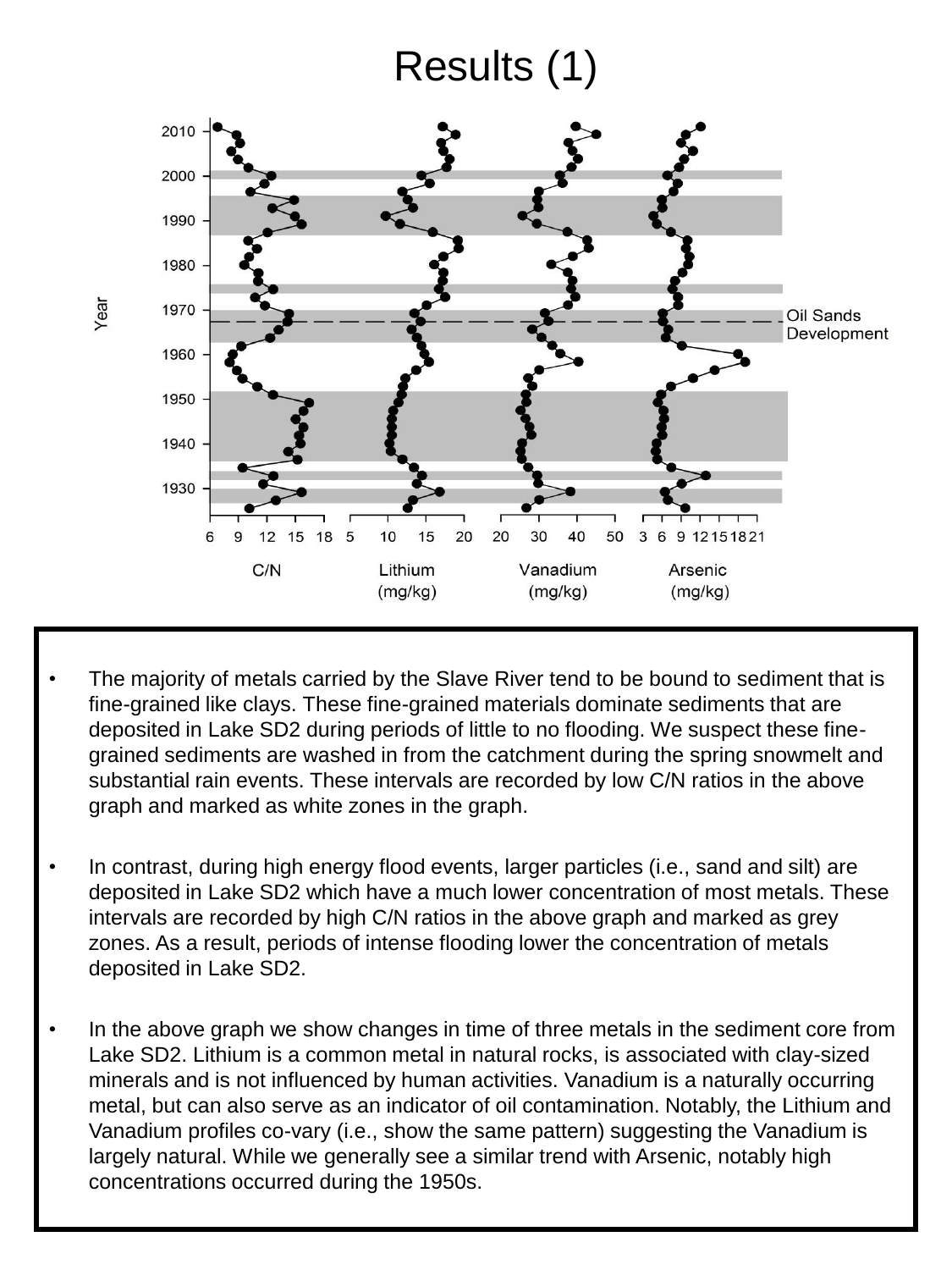# Results (2)

The graphs on this page allow us to assess if there is evidence of metal contamination since the onset of oil sands development in 1967. To account for changes due to variations in natural supply and energy conditions (i.e., changes in grain-size from flooding and erosion), metal concentrations are compared to Lithium concentration. Lithium is a common metal in natural rocks, is associated with clay-sized minerals and is not influenced by human activities so it gives us a good idea of natural changes. The red lines represent 95% prediction intervals based on patterns from pre-1967 data. The prediction intervals tell us with a 95% probability where we would expect data from post-1967 should fall if there are no effects from oil sands development. Values that fall within the red lines represent samples within the range of natural variation. Values that plot above the upper red line represent samples with metal concentrations above expected natural abundance (i.e., contamination). The solid circles represent sediments deposited before 1967 and open circles represent sediments deposited after 1967.



- **Lithium** and **Aluminum** are naturally occurring metals that are not easily influenced by human activities. The tight clustering of points within the red lines shows that their concentrations co-vary (i.e., have the same pattern).
- This strong relation is driven by similar responses to changes in natural supply and energy conditions.
- **Lead** concentrations in sediments of Lake SD2 show a strong relation with Lithium content. This reflects that changes in natural supply and energy conditions are dominant controls on lead concentration.
- Only one sample is near the edge of the upper prediction interval. It represents 1965, which closely corresponds with peak atmospheric lead deposition in North America from leaded gasoline emissions before oil sands development.
- **Vanadium** concentrations in sediments of Lake SD2 show a strong relation with Lithium content, indicating that changes in natural supply and energy conditions are dominant controls on Vanadium concentration.
- Only the sample from 1958 lies above the upper prediction interval. This pre-dates oil sands development. Vanadium levels are not elevated above background in the post oilsands period.
- **Arsenic** concentrations in sediments of Lake SD2 show a strong relation with Lithium content, reflecting that changes in natural supply and energy conditions are dominant controls on Arsenic concentration.
- Two samples (1958 & 1960) approach the upper prediction interval. These pre-date oil sands development. The postoil sands period is not associated with levels of Arsenic above background.